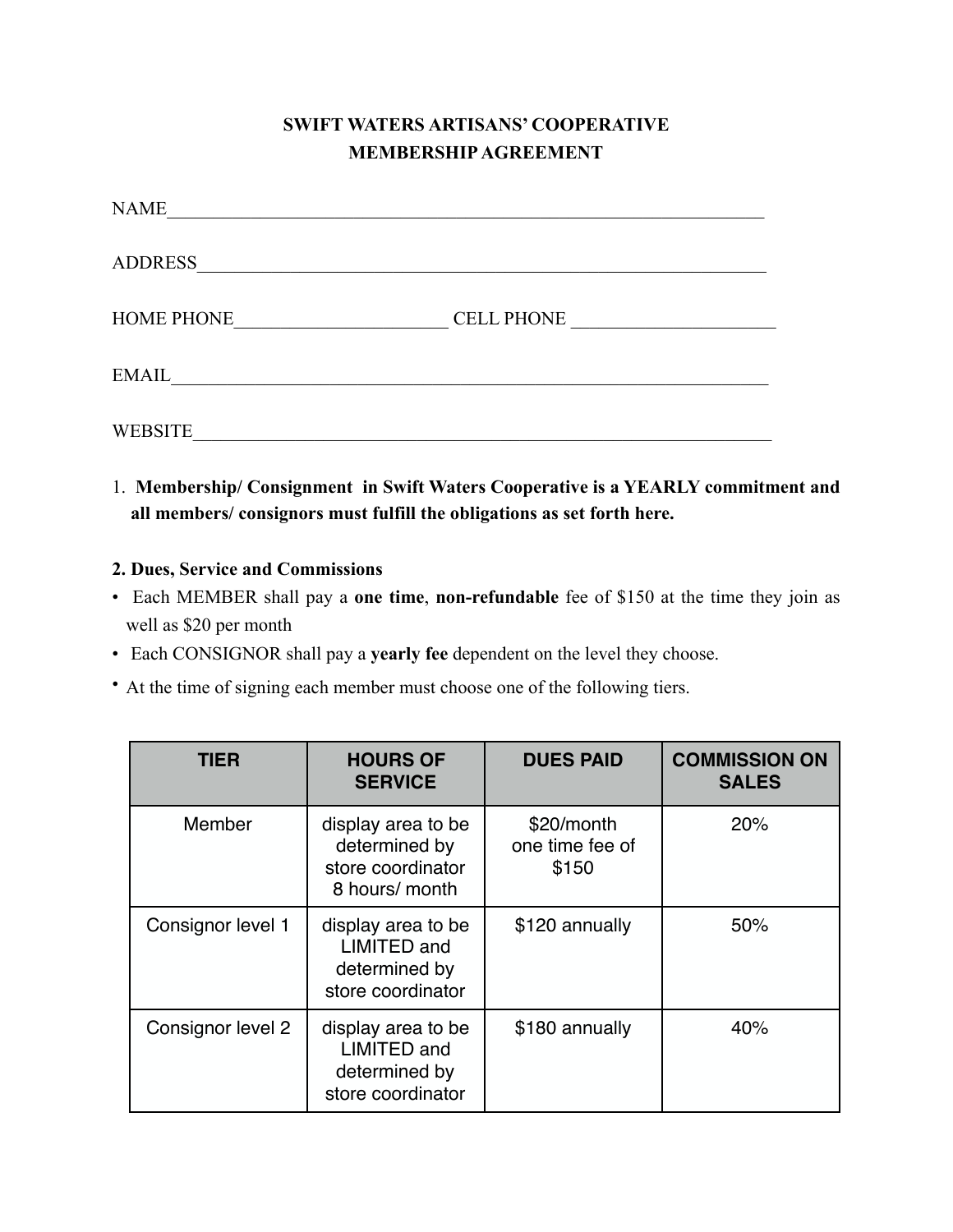- Membership dues and service obligations and consignors yearly dues must be current in order to exhibit or sell artwork in the store.
- A member is considered delinquent when they have not paid their dues by the fifteenth of the month.
- a consignor is considered delinquent if their yearly dues are not paid within 15 days of their anniversary date. (the date they joined) Failure to fulfill either obligation will result in the removal of the delinquent members/consignors items from the store.
- Proceeds from total monthly sales, minus the commission, shall be paid to all members as soon as possible the following calendar month. Money or service owed to the Co-operative shall result in withholding of the members check and/or a reduction in the members proceeds until the debt is paid in full. In the event that no commission sales were made, the artists items may be removed from the shelves until the debt is paid in full.
- Fees, hours and commission rates may be subject to change by a majority vote of the membership depending on the current financial situation of the cooperative.

### **3. Items For Sale/ Inventory**

- Items to be sold at Swift Waters must be handcrafted or designed by the member/consignor and must be of high quality. All vendors are responsible for product integrity and safety after sale. Members/consignors must maintain their own inventories. When items are brought to the store, each item must be marked with its retail price and assigned vendor code.
- **A member/consignor may not bring in inventory of a type other than that which was initially juried i.e. if you joined as a stained glass artist you may not bring in another craft such as photography, jewelry etc. without it being juried first.**
- Members/consignors have the option of providing an inventory list (stating cost of materials only**)** for each item . Only those items on inventory lists provided to the cooperative shall be covered by insurance.
- The Cooperative reserves the right to review quality, pricing, and other vendor issues as they arise.
- **All props, display cases, etc. must be approved by the store coordinator.**
- The store coordinator, upon discussion with 1 or more members of the Board of Directors, may remove an item from the store at their discretion if they feel the item does not meet the high standards of craftsmanship and safety set by the Cooperative. The owner of such items shall be informed of the removal as soon as possible. Members and consignors may appeal any such decision at the next Board meeting.
- Swift Waters Artisans will make all reasonable efforts to protect inventory.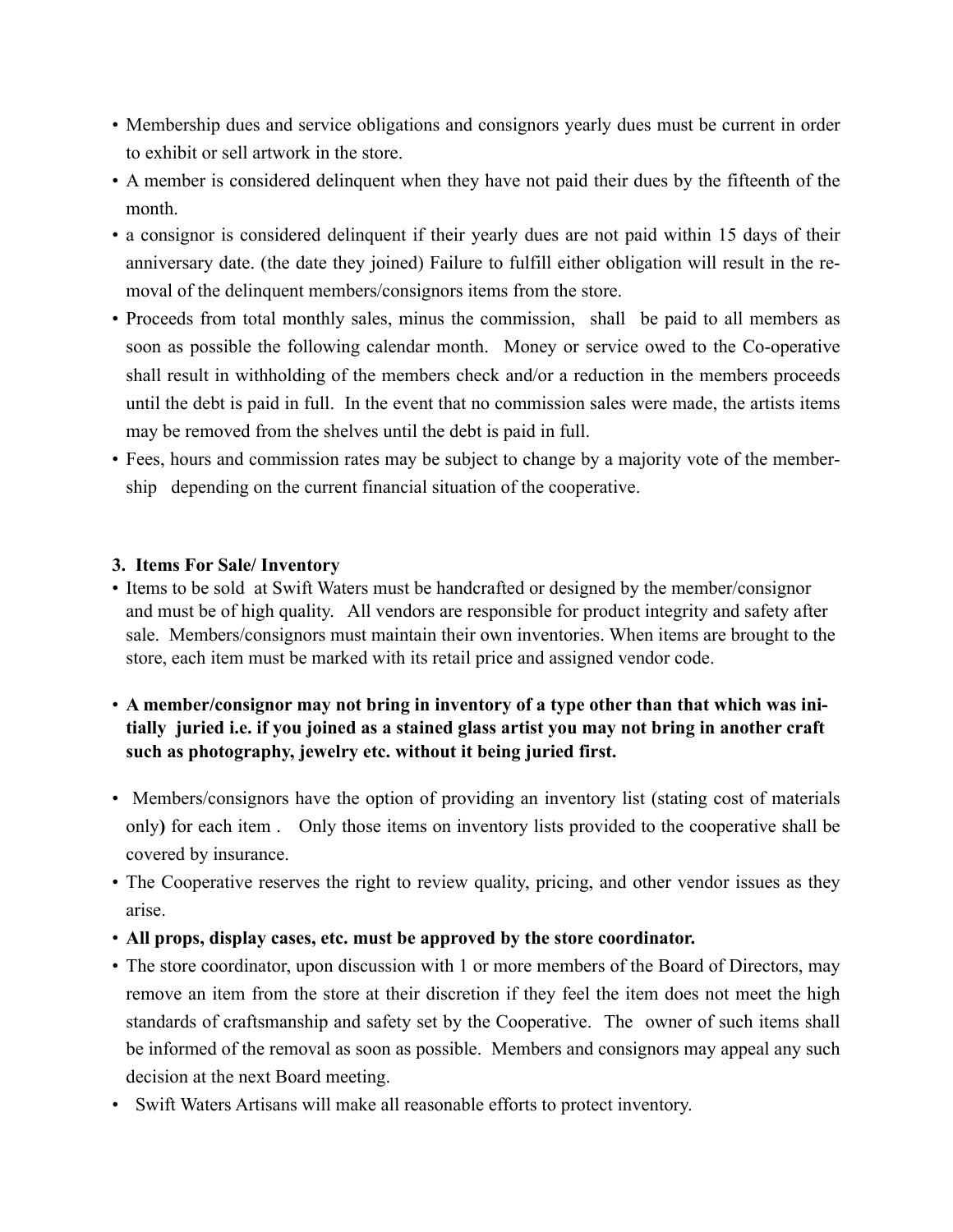- The Co-op is not responsible for any item that is damaged, lost or stolen and will not replace or reimburse members/consignors for any such losses. The Co-op's insurance will only cover the artisan's cost, not the retail price of the artwork, of items on the inventory list provided the co-op.
- **A member/consignor shall not remove more than 50% of their inventory** for shows etc. If merchandise is removed for a weekend it shall be returned prior to opening on the following Tuesday.
- **Once assigned an area, members and consignors are responsible for updating their inventory and keeping their display area dusted and clean. Members/consignors shall not place items in areas other than that which was assigned and shall not rearrange, move etc. other members/consignors items without the consent of the owner of said items or the store coordinator.**
- At the end of the consignor contract period, the work will be reviewed in terms of space, sales and quality expected of a consignor and at that time may or may not be asked to renew the contract based on that criteria.
- If at the end of a consignor contract, the consignor wishes to become a member, they they will have to be juried in again and will be required to pay the same one time membership fee and fulfill the same requirements as full time members.

### 4**. Membership, Board Meetings and Voting**

- Each **member** will make a good faith effort to attend membership meetings, participate on the Board of Directors, serve on a committee and be active and responsible members of the Cooperative.
- Each **member** in good standing (dues paid) will have one vote in the operations of the Cooperative and the election of the Board. All issues involving major policies, fundamental changes and financial rights and interests of members shall be decided on or approved by the members . Day to day operations of the cooperative will be decided on or approved by the Board of Directors and those appointed by the Board.
- Each **member** shall read and follow the Swift Waters by-laws and policies.

## 5**. Termination of Membership**